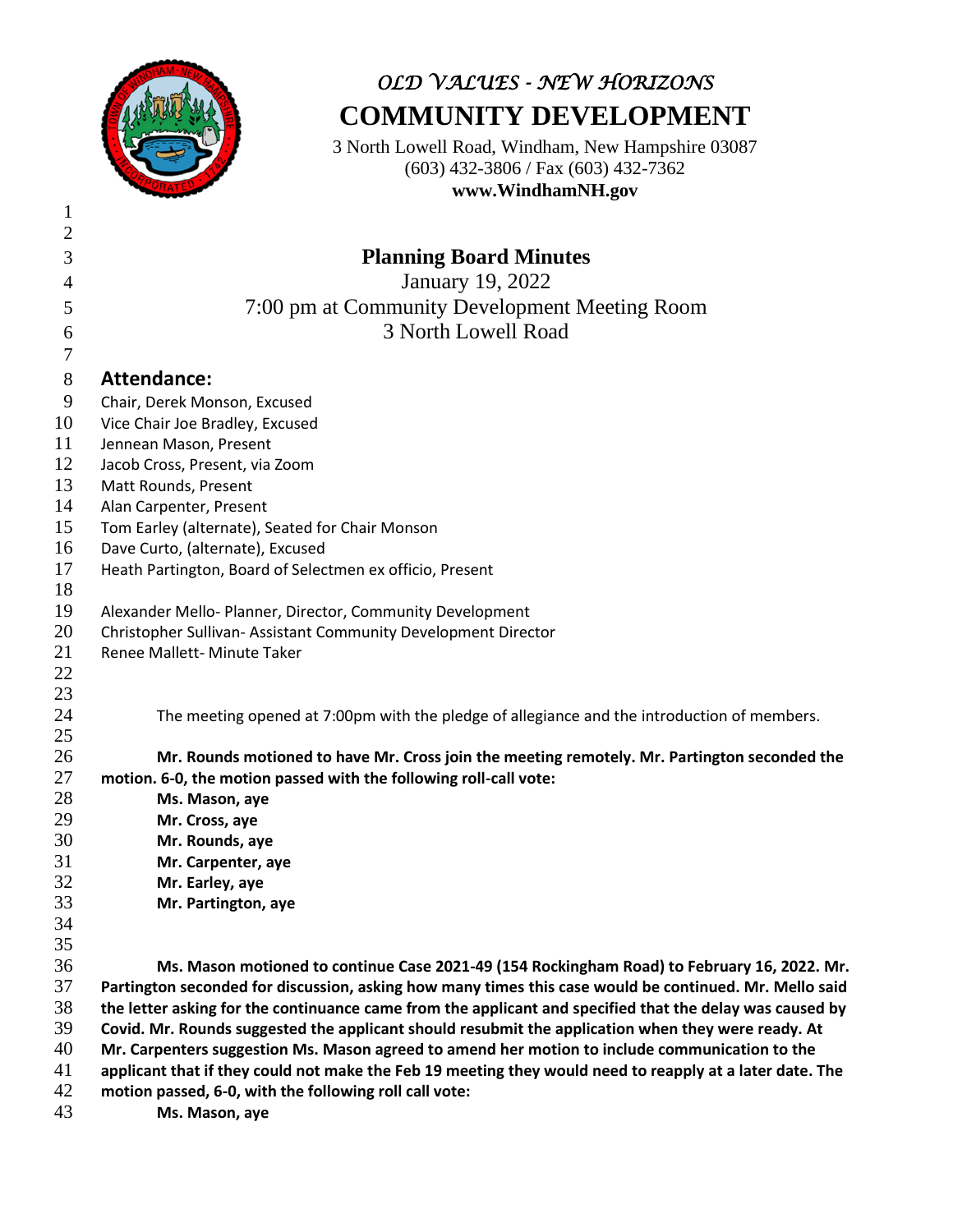| 44       | Mr. Cross, aye                                                                                              |
|----------|-------------------------------------------------------------------------------------------------------------|
| 45       | Mr. Rounds, aye                                                                                             |
| 46       | Mr. Carpenter, aye                                                                                          |
| 47       | Mr. Earley, aye                                                                                             |
| 48       | Mr. Partington, aye                                                                                         |
| 49       |                                                                                                             |
| 50       | Case 2021-61 - 1 Sharma Way (Parcel 18-L-300); Major Final Site Plan, Major                                 |
| 51       | WPOD, and Design Review Regulations Application; Zone - Professional, Business,                             |
| 52       | and Technology District (PBT) and Watershed Protection Overlay District (WPOD)                              |
| 53       |                                                                                                             |
| 54       | Mr. Mello reviewed the history of this application, which included TRC review and multiple                  |
| 55       | meetings with the Design Review Committee. Nineteen items are listed on the Keach-Nordstrom memo            |
| 56       | attached to this project.                                                                                   |
| 57       | Karl Dubay, representing the applicant, shared his response to the nineteen outstanding items for           |
| 58       | board review. A variance has been received for signage. Mr. Carpenter confirmed that the entire parking lot |
| 59       | was porous pavement. Mr. Earley said he supported the application but cautioned that did not mean that      |
| 60       | he would support a similar expansion of the square footage of other buildings in the Gateway development.   |
| 61       | Mr. Carpenter asked how the landscaping would differ from that seen at the other buildings in the           |
| 62       | development. He was told that native mature trees and plantings will be used at the Rt. 111 side of the     |
| 63       | building. Mr. Dubay reviewed the wetlands swale that has already been permitted and how it ties into the    |
| 64       | larger drainage system in the Gateway development.                                                          |
| 65       | Mr. Partington asked about traffic issues on the site. Mr. Dubay showed the traffic flow and said           |
| 66       | this use was more advantageous traffic wise than the originally proposed restaurant. Mr. Mello suggested    |
| 67       | site signage to direct visitors to 93.                                                                      |
| 68       |                                                                                                             |
| 69       | Mr. Rounds made a motion to approve Case 2021-61 contingent on all items of the 1-15-22                     |
| 70       | Keach-Nordstrom memo being met to staff's satisfaction, that water be utilized from onsite, that the        |
| 71       | loop road be completed, and that signage include directional signage directing traffic towards Building K   |
| 72       | for Route 93 access, and that the landscaping be completed as per the presentation given on the 1-19-22     |
| 73       | Planning Board meeting and noted on the landscape plan. Mr. Earley seconded the motion. Mr. Cross           |
| 74       | raised concerns about the other Gateway projects coming back with major deviations from the original        |
| 75       | concept. 6-0 the motion passed with the following roll-call vote:                                           |
| 76       | Ms. Mason, aye                                                                                              |
| 77       | Mr. Cross, aye                                                                                              |
| 78       | Mr. Rounds, aye                                                                                             |
| 79<br>80 | Mr. Carpenter, aye                                                                                          |
| 81       | Mr. Earley, aye<br>Mr. Partington, aye                                                                      |
| 82       |                                                                                                             |
| 83       |                                                                                                             |
| 84       | Mr. Rounds made a motion to approve the WPOD land development permit for Case 2021-61                       |
| 85       | contingent on the approval of the overall site plan. Mr. Earley seconded the motion. The motion passed      |
| 86       | 6-0, with the following roll-call vote:                                                                     |
| 87       | Ms. Mason, aye                                                                                              |
| 88       | Mr. Cross, aye                                                                                              |
| 89       | Mr. Rounds, aye                                                                                             |
| 90       | Mr. Carpenter, aye                                                                                          |
|          |                                                                                                             |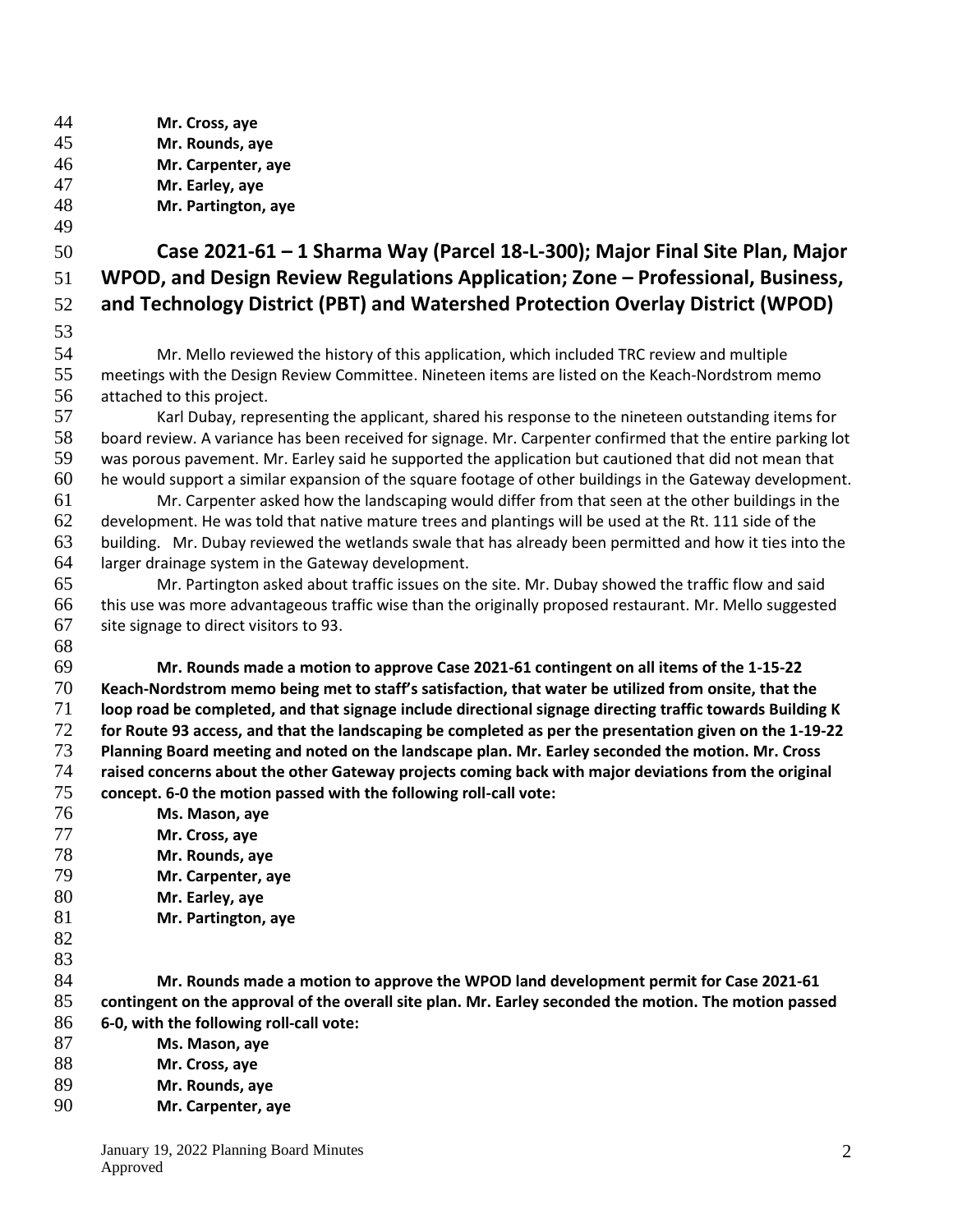- **Mr. Earley, aye**
- **Mr. Partington, aye**
- 

#### **Case 2021-38 – 1 & 3 Sharma Way (Parcel 18-L-300); Conceptual Site Plan; Zone – Professional Business and Technology District, Residence A District, and Watershed Protection Overlay District (WPOD)**

 Mr. Dubay representing the applicant in the conceptual site plan for an alternative concept for the Master Plan for the Gateway Park development. Mr. Rounds said this case had been previously continued 101 as the board wanted to see the results of the parcel's meeting with the ZBA before the Planning Board offered feedback. Mr. Dubay confirmed that the applicant had not yet met with the ZBA but a meeting was scheduled for the next month. Mr. Partington said conceptual plans were normally held before questions of zoning were resolved. Mr. Rounds questioned the board spending time reviewing a plan that might be immediately pulled once the applicant met with the ZBA. Mr. Earley said this parcel's zoning had been decided by the residents and he felt it usurped the will of the voters to try and change the zoning without it returning to the ballot. Mr. Rounds agreed. Mr. Carpenter said Covid had changed the landscape of commercial real estate and he thought there was always value in having a conversation. Mr. Earley said he had no faith in his ability to give feedback on a very specific change in the plan when there was uncertainty about use and the larger Master Plan. Mr. Carpenter said the application met the guidelines for a conceptual application so the board would discuss the case. Mr. Rounds said he had no faith in the state 112 not to use comments made during the conceptual against the board or the town in the future.

- Mr. Mello validated the points made, saying it did meet the guidelines for a conceptual discussion and that it was also in pursuit in a change of zoning, of which the ZBA would be the ultimate authority.
- Mr. Dubay shared further information about the conceptual plan. He said that the board was focused on protecting existing neighborhoods and had proposed a series of warrant articles to that end. Mr. Dubay said his team was being responsive to the feelings of the board with this conceptual plan. Mr. Dubay described the concept as a transitional neighborhood that would increase buffers and protect the 119 lake while reducing traffic, pavement, and noise.
- Mr. Dubay said it was very hard to get FDA approval for research and development based commercial buildings without sewer hookup. He said the difficulties in leasing office space pre-dated Covid. 122 Mr. Dubay reviewed the statistics his company had compiled regarding student impact on the school district related to two-bedroom condominiums. Mr. Earley said he had done similar research on 2600 124 square foot, two bedroom with a bonus-room condominiums and that at those sizes there was more 125 impact to the schools than was being reflected by Mr. Dubay's calculations. He said the numbers shared by Mr. Dubay better reflected the impact of units at half the square footage of these conceptual units. Mr. Cross was also skeptical about Mr. Dubay's contention that there would be minimal school district impact. 128 Mr. Cross restated his previously voiced opinion that this use was not allowed in the zone and that it would not be allowed without an act of the voters. Mr. Dubay was concerned about the comments made by Mr. Cross, as both a representative of the applicant and as a resident of the town. He said the town attorney 131 should meet with the board and review their legal obligations.
- 132 Ms. Mason said as one of the few board members without children it was exactly the type of development that she would like to live in. She said she could imagine that it would not create a major impact to the schools. She said she liked the plan. Mr. Rounds said his comments would be made under the 135 hypothetical situation that voters approved the change in zoning. He said residents had commented to him that they would like more housing options for when they aged out of large single family homes and wanted 137 to stay in town. But he questioned if those residents would want to live in such large condos that Mr. Dubay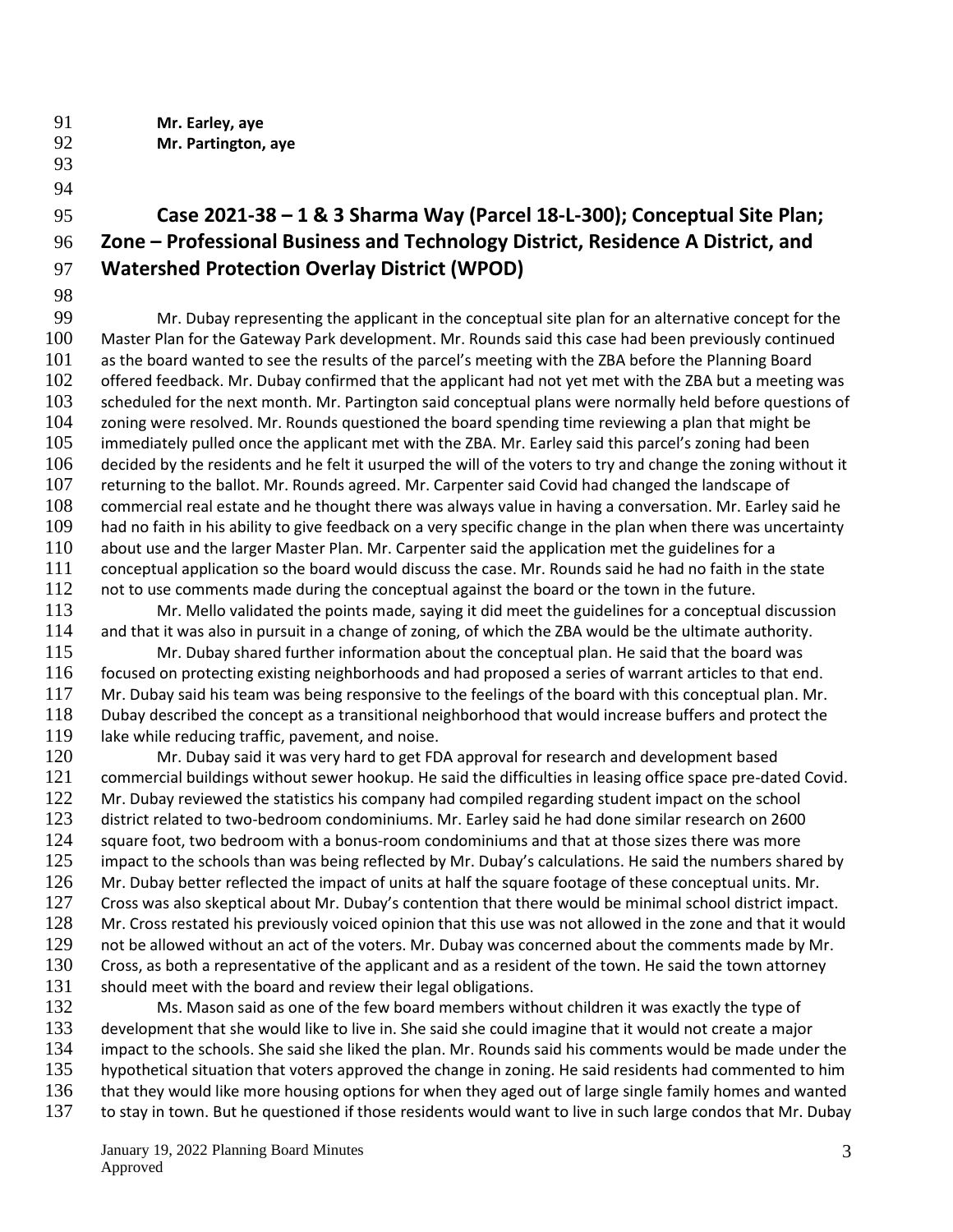- estimated would cost \$700k. Mr. Rounds thought the board would be more amicable to the plan if it
- included some more modestly priced units that would count towards the town's need and obligation for
- more workforce housing. Mr. Carpenter said his opinion leaned towards that of Ms. Mason but he agreed
- 141 that he thought the zoning needed to be decided by the voters.
- **Mr. Rounds made a motion to close the conceptual discussion. Ms. Mason seconded the motion. The motion passed, 6-0, with the following roll-call vote:**
- **Ms. Mason, aye**
- **Mr. Cross, aye**
- **Mr. Rounds, aye**
- **Mr. Carpenter, aye Mr. Earley, aye**
- **Mr. Partington, aye**
- 
- 

### **Case 2021-55 – 155 Range Road (Parcel 22-R-1); Minor Final Subdivision and WWPD Special Permit; Zone – Rural and WWPD**

- Mr. Mello updated the board as to the current state of this parcel. Three professionals, including the applicant's experts and town employees, have all agreed that the drainage issues have been caused by beaver activity at a nearby culvert. Mr. Maynard representing this application, said that Nancy Rendell, a wetlands scientist, had reviewed the parcel at the request of the Conservation Commission and identified another instance of wetlands on the property.
- Mr. Maynard addressed the items in the Keach-Nordstrom memo. Ms. Rendell has reviewed the 162 history of the Porcupine Brook wetlands system. Her research shows drastic changes to the wetlands over 163 the thirty-year period when several abutting developments were built.
- Mr. Cross confirmed that the applicant was no longer asking for a waiver regarding the marking of 165 trees twelve inches or greater. Mr. Cross asked about a letter previously received from an abutter that maintained that trees had been clear cut up to the lot line and which requested trees be planted. Mr. Maynard the cutting did not go to the lot line and showed how the vegetated buffer to that abutter had been increased and would be marked not to be cut.
- Mr. Carpenter confirmed that Mr. Maynard was confident that development of this property would not increase drainage to the undersized culvert on an abutter's property. Mr. Maynard said there would be 171 a reduction in drainage and that the research of Ms. Rendell shows this property contributed only 1% of the 172 drainage to the wetlands system.
- Trail access was an item of concern for Mr. Carpenter. He would like to see the applicant approach DoT and ask for a small curb cut in order to create a two car pull off area so residents could access the trails. Mr. Cross reviewed the GIS map to look for trail heads in the area. He said Mr. Curto should be consulted. Mr. Carpenter said that comments from Mr. Curto regarding the trail access was included in the 177 TRC comments.
- 

 **Mr. Partington made a motion to approve the WWPD special permit contingent on the approval of the overall subdivision and site plan. Mr. Rounds seconded the motion. The motion passed, 6-0, with the following roll-call vote:**

- **Ms. Mason, aye**
- **Mr. Cross, aye**
- **Mr. Rounds, aye**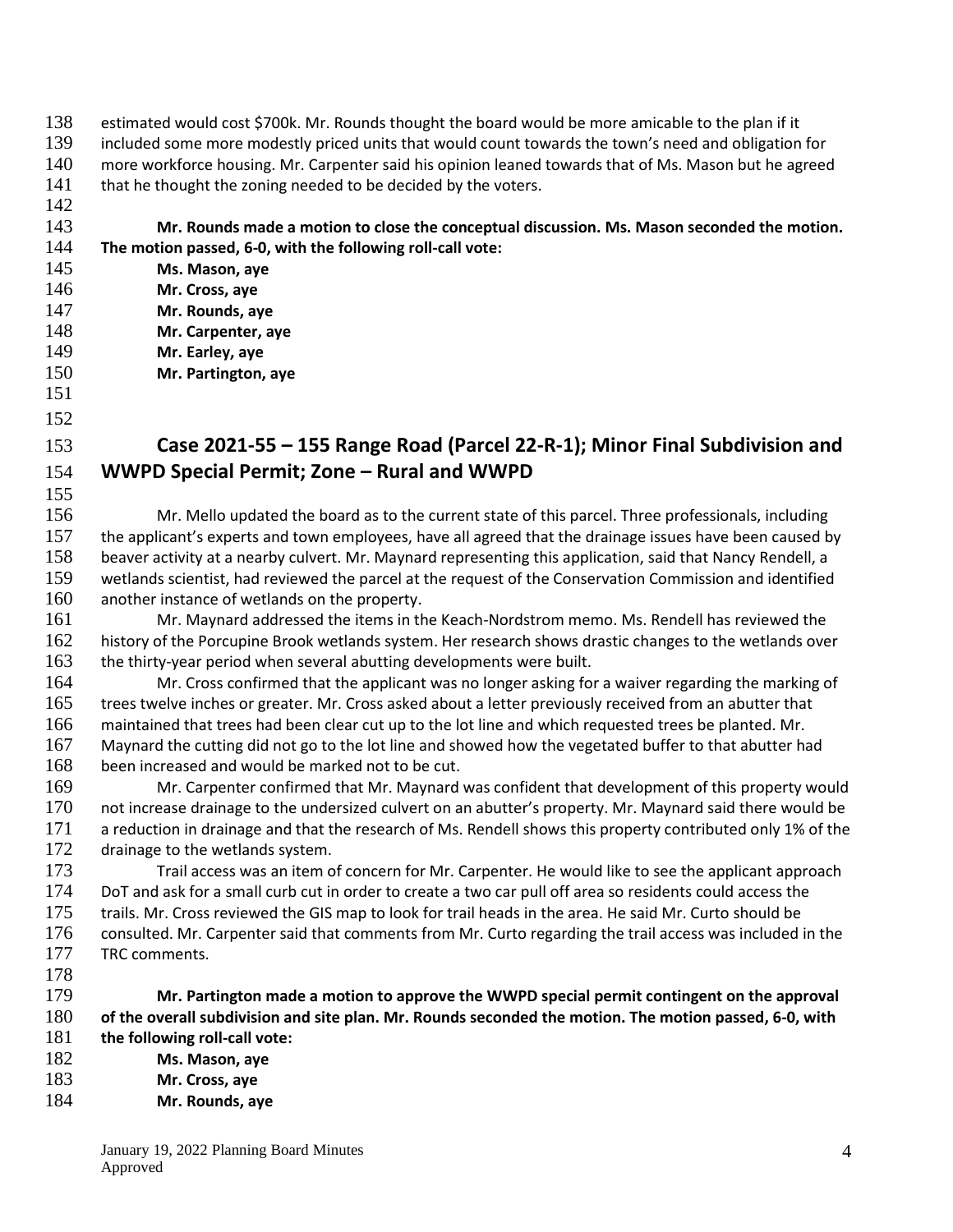**Mr. Carpenter, aye Mr. Earley, aye**

- **Mr. Partington, aye**
- 

 **Mr. Partington made a motion to approve Case 2021-55 minor final subdivision with the condition that all items of the 1-14-22 Keach-Nordstrom memo be met to staff's satisfaction. Mr. Rounds seconded the motion. Mr. Earley said TRC comments from Conservation asked for a small parking lot for trail access and also that native plantings be used to supplement buffers to abutters. Mr. Sullivan said the plants listed by the Conservation Commission were wetlands buffering plants. Mr. Carpenter suggested a landscape plan be submitted for review by the CDD. Mr. Partington thought it was too open ended for him to agree to amend his motion. Mr. Partington did agree to amend his motion to reflect that the applicant would approach DoT to create the two-car pull off as previously suggested by Mr. Carpenter. The motion passed, 6-0, with the following roll-call vote:** 

- **Ms. Mason, aye**
- **Mr. Cross, aye**
- **Mr. Rounds, aye**
- **Mr. Carpenter, aye**
- **Mr. Earley, aye**
- **Mr. Partington, aye**
- 

## **Case 2021-46 – 86 Rockingham Road (Parcel 8-B-500); Major Final Site Plan and WWPD Special Permit; Zone – Residence District B, WWPD, and Rt. 28 Access Management Overlay District**

 Mr. Dubay representing this application to develop a sixty-eight-unit duplex style development. Mr. Keach has reviewed the application and Mr. Dubay supplied the board with a response the items raised in 213 that memo. Since last seen by the board the road has been widened to 24 feet and parking for the clubhouse has been removed from the street. The platform grade waiver previously requested is no longer needed.

 The applicant, Mr. Vitale, showed renderings of the buildings. No new comments have been received from TRC. Mr. Rounds said he would like to see less encroachment into the WWPD other than that needed for access. Mr. Rounds had concerns about the length of the road and the single point of egress. He would like to hear confirmation from fire and safety regarding the changes that have been made. Mr. Mello 220 said Mr. Dubays changes to the plan were responding directly to Deputy Chief Saulnier's concerns but that 221 the recent changes had not been reviewed or commented on directly.

222 Mr. Earley confirmed that outside of road length that the plan met zoning. Trail access was 223 discussed. The applicant is agreeable to easements allowing access to the trails and promoting 224 interconnectivity. Mr. Earley asked about a similar parking area or pull off for trail access as had been 225 required for the previous case. Mr. Dubay said this was a high-end development and his client was not interested in adding a gravel pull off that would encourage non-neighborhood use of the development. Mr. 227 Carpenter agreed that this development did not have the same kind of easily placed space for that kind of parking lot.

 Mr. Cross asked if the road was 3400 feet. Mr. Dubay said it could depending on how it was measured but that number was around right. Mr. Cross asked for more information about an easement to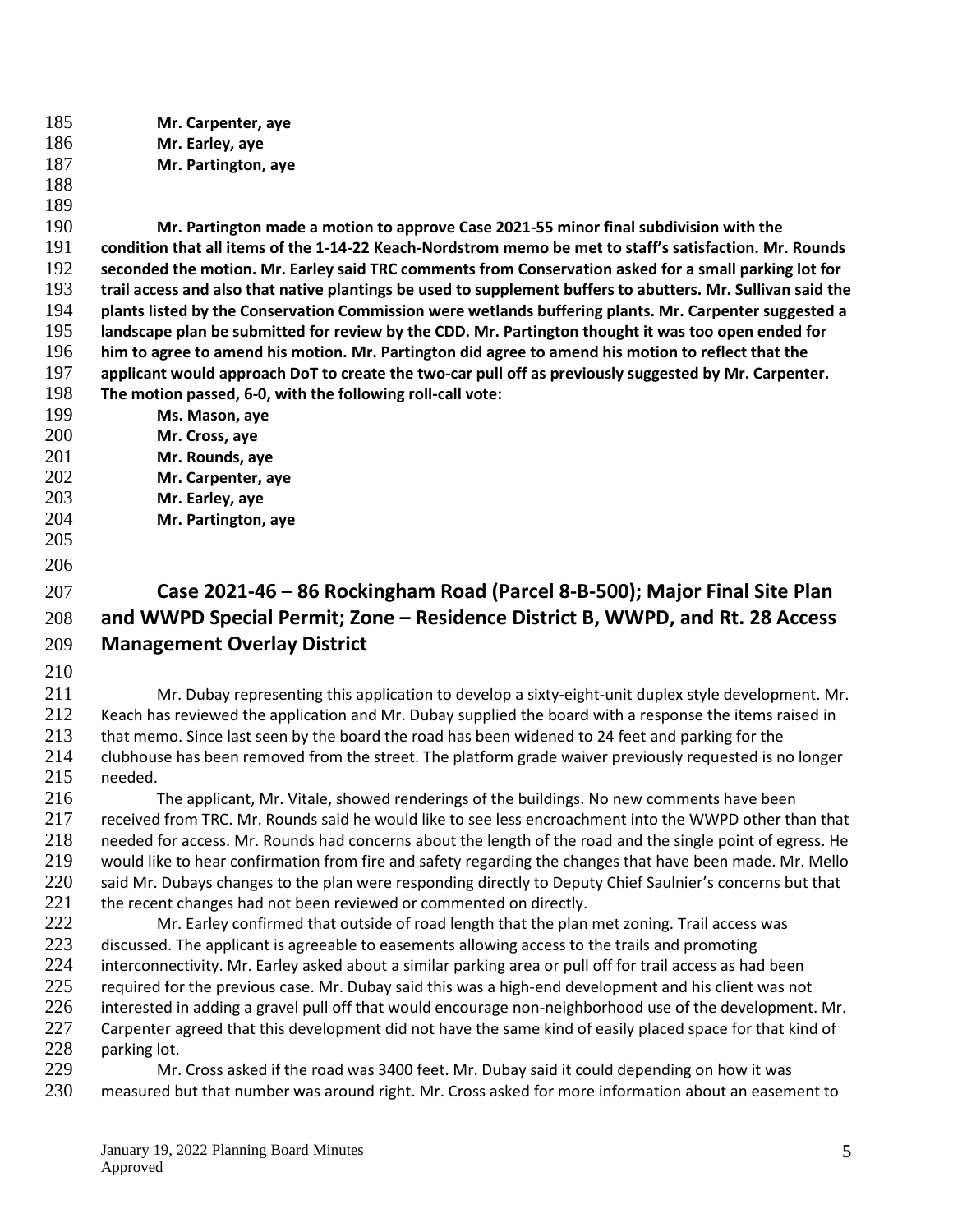231 an adjacent parcel. Mr. Dubay said the easement was made to give more options for possible future

232 development of abutting town owned properties.<br>233 Mr. Cross said the subdivision regulations 233 Mr. Cross said the subdivision regulations allowed only up to a 2400 length road if it met a series of 234 conditions. Mr. Cross said the plan did not meet the conditions and that the regulations specifically kept the<br>235 Planning Board from being able to approve the plan. Mr. Carpenter said the subdivision regulations were Planning Board from being able to approve the plan. Mr. Carpenter said the subdivision regulations were 236 not an ordinance and that the Planning Board had the authority to waive them.

237 Mr. Carpenter said road length would normally be measured from Rt. 28 to the intersection where 238 the plan showed a looped road. He said it was not the entire length of the road but that it was the single 239 point of access. Mr. Dubay said that length was 2000 feet. Mr. Cross disputed this and said the regulation 240 was written very clearly. Mr. Carpenter agreed it was written very clearly but that Mr. Cross's interpretation 241 of what was written was what was confused. Mr. Dubay said the road was configured this way in order to 242 preserve the open space woodland behind the development.

243 Mr. Cross did not accept the possibility that fire and safety were agreeable to the road. He said he 244 would not vote in favor of the plan. Mr. Carpenter said he would like the applicant to work with 245 Conservation to ease access to the open space land.

246 Mr. Dubay indicated on page 32 where the wetlands buffer would be signed. Board members 247 reviewed the items they would like to see the applicant come back with at the next meeting, which 248 included definitive comments from the fire department regarding length and width of the road, and 249 updated comments from the Conservation Committee. Mr. Carpenter said any approval would be 250 conditioned on an agreement with Salem regarding tying into the waterline. Mr. Rounds said he would like 251 confirmation that the road distance from the intersection with 28 to the intersection of the loop road was 252 around 2000 feet.

253 Mr. Cross said he thought Chair Monson should be consulted about meeting with the fire 254 department to clear up the fundamental confusion some board members seemed to have about their 255 feelings about public safety. Mr. Cross said he would vote against the case if it was one foot beyond 1200 256 feet unless connectivity was added. 257

258 **Mr. Carpenter opened and closed the session to public comment**

260 **Mr. Rounds made a motion to continue Case 2021-46 to Feb 2 at 7:00pm. Ms. Mason seconded**  261 **the motion. The motion passed, 6-0, with the following roll-call vote:**

- 262 **Ms. Mason, aye** 263 **Mr. Cross, aye**
- 264 **Mr. Rounds, aye**
- 265 **Mr. Carpenter, aye**
- 266 **Mr. Earley, aye**
- 267 **Mr. Partington, aye**
- 268

259

- 269
- 270
- 271

#### 272 **New/Old Business** 273

274 Mr. Partington said 5 Bissel Camp Road was on the agenda at the ZBA for an appeal of the Planning 275 Board decision. Mr. Mello did not think the ZBA had jurisdiction.

276